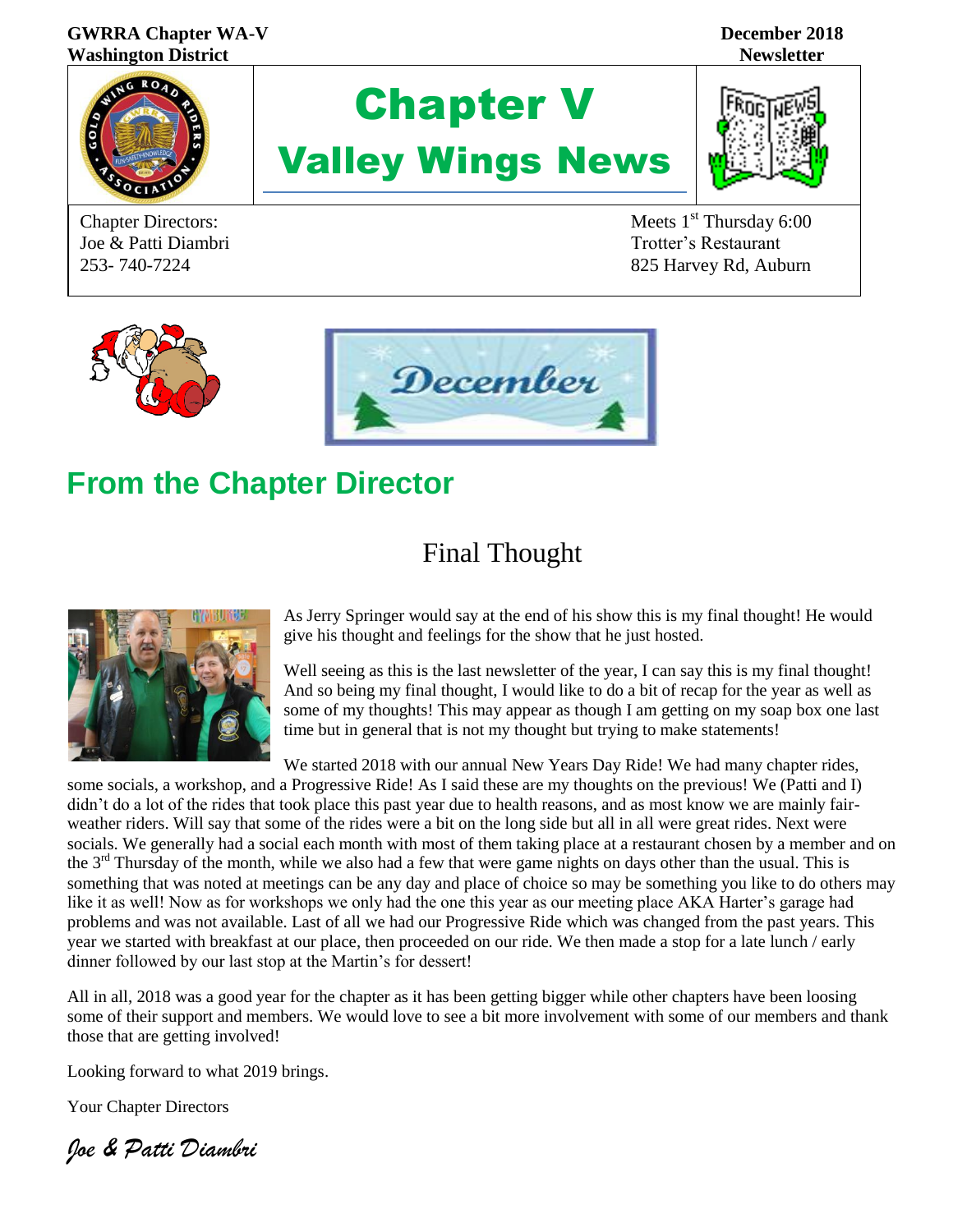

### **ASSISTANT CHAPTER DIRECTORS:**

### **Cold Weather is Here**



 It's that time again, cold weather has come in and put a damper on our fun riding season. For me the cold can't stop me from riding. I put on my extra layers, heated jacket and gloves and keep on riding. So far for the year 2018, I have only had to drive my car to work 2 times. I will ride as long as there is not snow or ice on the roads. Some might think it is crazy to keep riding in the cold and wet season. My bike is my commuting vehicle along with it being my fun hobby. I really

enjoy riding the bike and it gives me the ability to use the carpool lanes to avoid the traffic slowdowns. Having the heated jacket and gloves makes all the difference in the world. If you don't have heated gear yet, you really need to consider investing in some. I know it is expensive, but I feel it is the best investment I have made in terms of comfort while riding. I use my heated jacket all year, the summer months are cool in the morning when I am riding to Renton to catch my vanpool for work. Now I have seen advertised heated vests that use power supplies designed for recharging your phones. These battery powered ones enable you to use it when you are not on the bike. Another great option for staying warm during the cold months.

 Another thing to think about now that the cold is here is your bike. Are you calling it quits for riding? What should you do to keep your bike in good shape while it rests for the winter? First it should be clean, give it a good wash down to get all the road contaminants off of it. Next, change the oil and put in some fuel stabilizer/conditioner. It is recommended to top off the fuel tank so there is no space inside the tank exposed to the air. Put carpet scraps or thin plywood under your tires. Connect your battery to a battery tender designed for Bike size batteries. The Battery Tender Jr. is a great choice. These simple steps will make sure the Bike is ready to go when the weather warms up and you are ready to ride.

 Riding in the rain is not fun but it can be done and you can be comfortable if you have a good water repelling outer layer on. Find a good set of rain clothing, jacket and pants that are easy to get on and off. I find that pants with a zipper side is the easiest to get on and off. This layer along with your heated jacket will keep you dry and warm during the ride. Now all you have to do is be cautious of the road conditions and slowdown in the corners. Stay away from standing water puddles. Be cautious of the center track of the lane as oil can build up here and be slippery in the rain. My first on only motorcycle crash was in the hard rain aggravated by speed and standing water. Slow down and keep greater distance to the car in front of you. You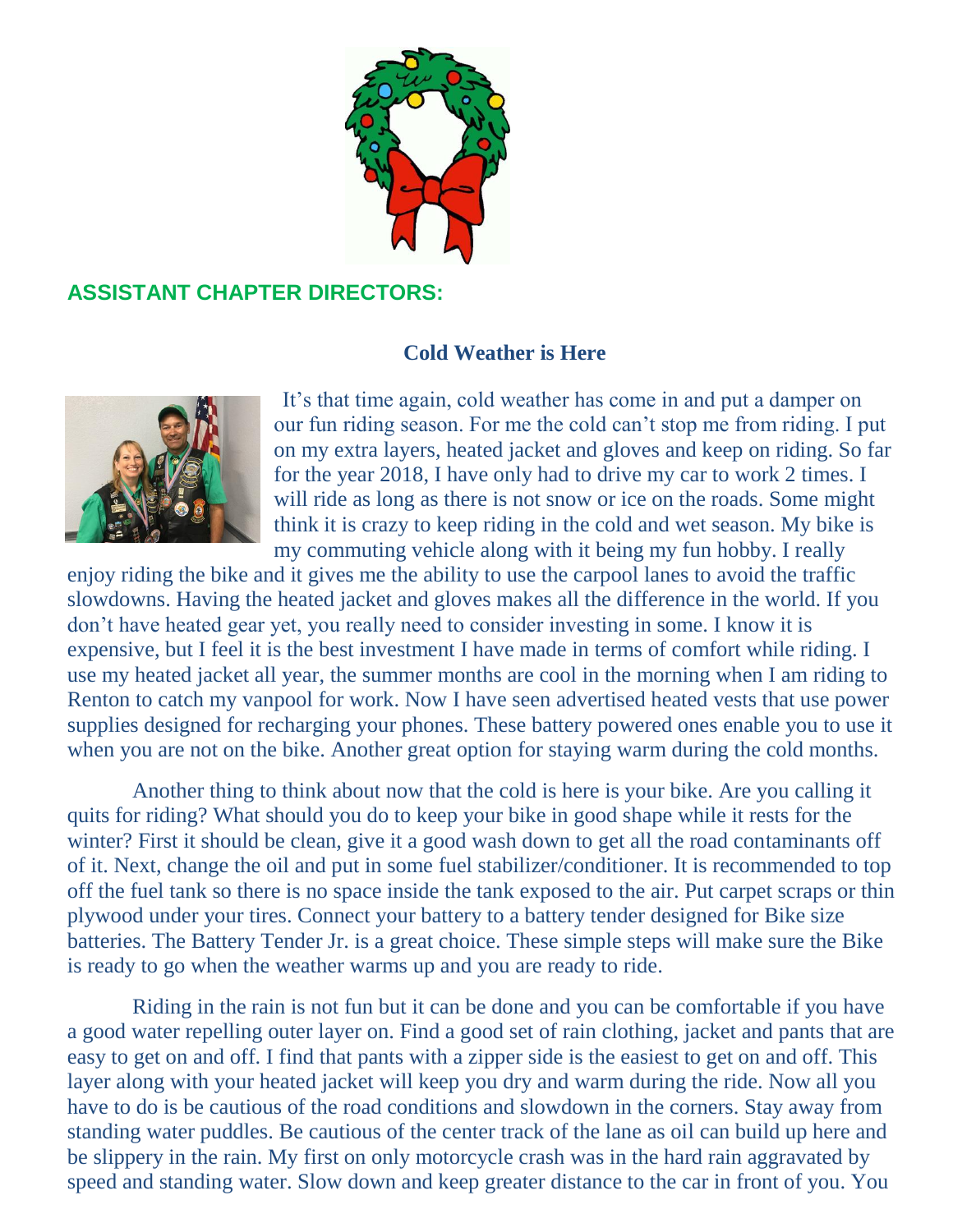can still enjoy riding in the cold months if you are prepared and stay off the Bike when icy roads are expected. When you have the right gear to keep you warm and dry, you can still have fun.

### Ride Safe

Jeff  $&$  Cindy



### **District Asst. Educator**



It's time to think about, and consider winter driving conditions, and the skills necessary to "Minimize the Risks" we take while traveling.

In winter we see the most driving problems (accidents and spin outs), when conditions include freezing rain and black ice. It doesn't matter that we are driving our four-wheeled vehicles. When the road surface is icy, traction is greatly reduced. When there is ice on the road, the best thing to do is stay home. If you must drive in icy conditions, go slowly and smoothly. No, check that. Go VERY slowly, and VERY smoothly!

As we know from our nine motorcycle training classes, when traction is lost, we lose braking

and steering control. Even with four tires on the ground, it is easy to lose control of a vehicle on ice. To increase traction in icy conditions, look for surfaces with more texture. This can be the unpaved shoulder of the road where gravel can provide more resistance to sliding and skidding tires. Crusty snow also gives more traction. This can sometimes be present in the center nine of the lane (the middle track) where tires seldom crush and pack snow down.

Almost any surface provides better traction than ice! If you have the choice to drive on ice or another surface, try to move your vehicle smoothly onto the other four surface. Keep in mind that braking and steering inputs should all be made SMOTHLY to maintain traction and control of your vehicle. Use a light touch on the accelerator. You cannot accelerate or decrease speed rapidly on ice, so just plan to keep speeds down. With the limited traction available on ice, stepping on the gas will just cause tire spin. Give yourself plenty of time slow down before entering six curves, and maintain a steady speed throughout turns and corners. Increase your following distance behind other vehicles to allow more time to stop. The additional space will also give you a cushion if the vehicle in front of you loses control and goes into a spin. That space can give you room to maneuver and time to react so you can avoid a collision.

Consider using your seven emergency flashers for added conspicuity and to warn others of the problem. They might not be as aware of the conditions as you are. As always, it is important to scan aggressively all around you for hazards and other drivers who might lose control. Think constantly about your best escape route or your reaction to various situations that might arise. Keep alert to your safest options.

Practice in an empty, icy parking lot to learn how your vehicle handles. It is important to see and feel how to react when traveling at low speeds and applying the brakes or turning the wheels. It will be different than driving on dry pavement. By learning how it behaves, you are better prepared to take the right action in a surprise situation on the road. Remember. *It's all about maintaining traction*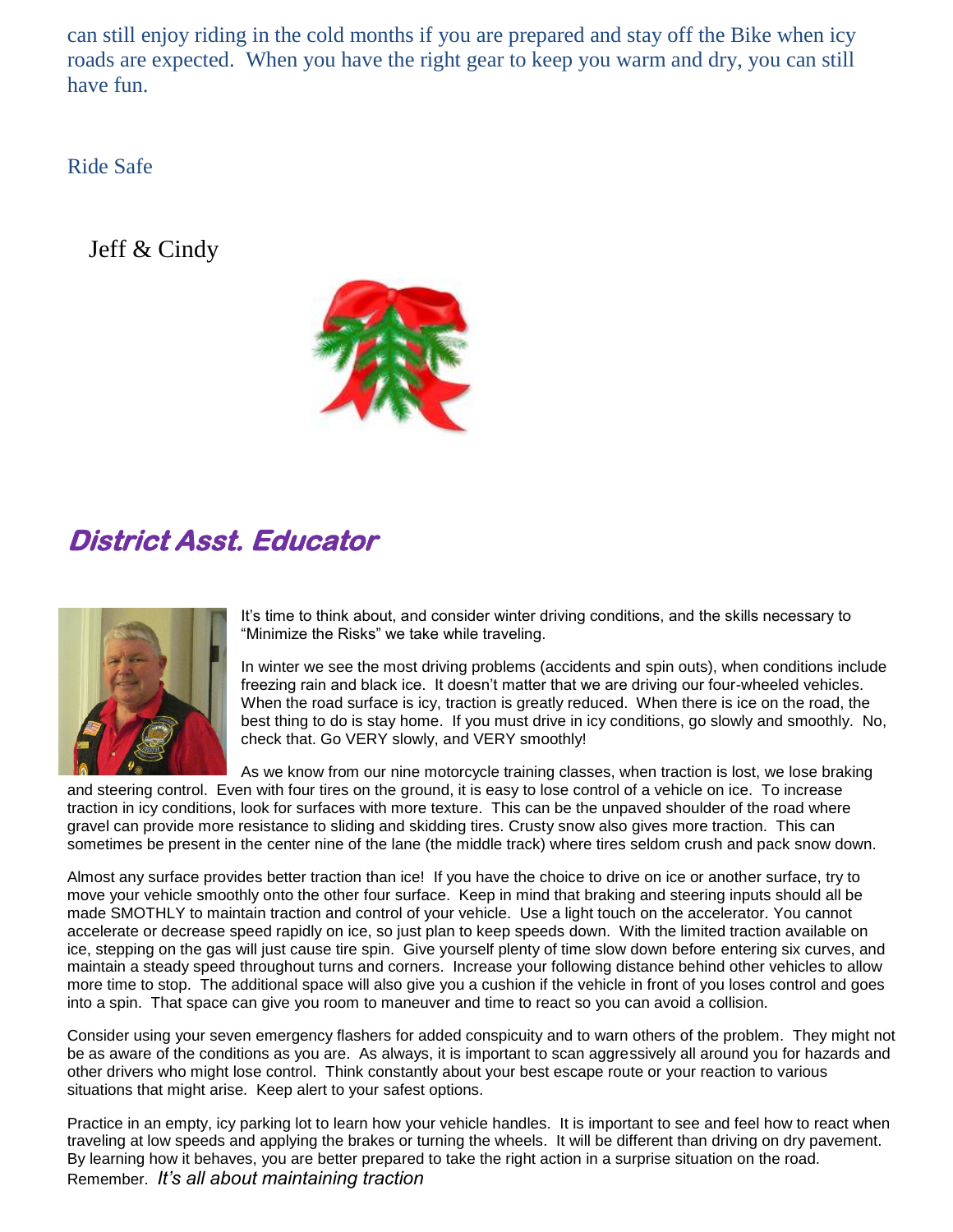Ride Smart & Be Safe!

Don Eide Rider Course Instructor RCI-702

### **District Couple of the Year**



Jeff & Cindy District COY

### Motorist Awareness



BY KENNY OCKER *Staff writer Tacoma News Tribune*

#### **Q:** *Why is everyone bad at driving?* **-** *Brett* **G.,** *Tacoma*

A: Here it is, folks: The Holy Grail of Traffic Q&A questions.

Every last one of us has been cut off, stuck at a light, hung out to dry on a zipper merge or worse, and we've asked it. (Some of us have added some well-placed profanity, based on the urgency of the situation and the egregiousness of the surrounding idiocy.)

So, I sought out an unsuspecting panel of local law enforcement officials and put the question to them, without giving them any time to prepare. Here's what they said (cleaned up with the most delicate of touches):

#### **Iohnna Batiste, Washington State Patrol spokeswoman:**

(Laughing)

"That is a loaded question!"

"Why is everybody bad at driving? I don't think that everybody is bad at driving, but I think that it's one of those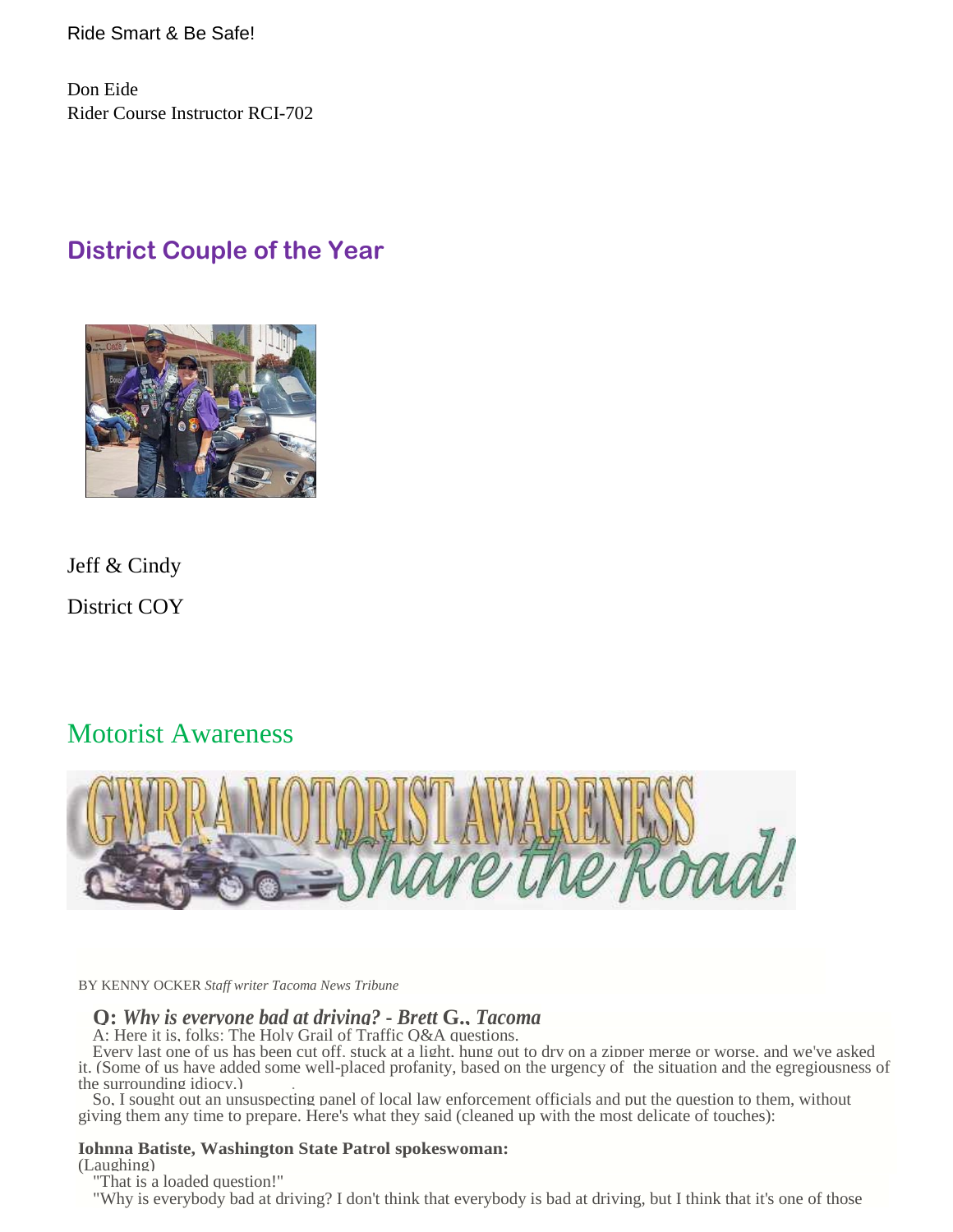things that most of us do on a constant, regular basis, and so we get lackadaisical about it, which then transitions into bad driving, pretty much because people aren't paying attention."

#### **Loretta Cool, Tacoma police spokeswoman:**

"I'm assuming because everybody does not work on their practical skills like they should."

#### **Chris Lawler, Lakewood police spokesman:**

"You know what I think it is, honestly? It's the technological devices in the cars. There's too much going on in the car. "I was at a car show probably a couple weekends ago and I was looking at one of those '60-something cars, and there was' no distractions in that car. You enjoy driving, and you pay attention.

"Now, I'm in an unmarked police car, I see a lot of people just staring at their devices, and I think that makes you a worse driver than you would be if you were paying attention. I think that contributes greatly to it.

"Otherwise, I don't know if we're neglecting people in teaching people how to drive, but I think that hasn't changed too much. For me, it's the devices in the cars."

#### **Kelly Busey, Gig Harbor Police Chief:**

(More laughing)

"Why is everyone so bad at driving? Because they were playing video games when their parents were driving them to soccer practice growing up instead of paying attention. That's the best I've got."

#### **Ed Troyer, Pierce County sheriff's spokesman:**

"I would say that everybody is bad at driving because they all want to get there first.

"Once people are inside their cars, they feel really empowered, just like a keyboard warrior behind a keyboard when they're typing bad messages on social media - when you contact them directly, they become a lot nicer.

"When they're secure in their car, they want to be there first - they don't want anybody to get ahead of them; they don't want people to cut them off because they think the one car length is going to cause them delay. It's crazy.

"All the people that I've stopped, when they are driving really, really bad, get nice really quick, and they usually admit that they were driving bad. It's part of the problem, but it's not going to correct the problem because that's just the way we've become."

#### **Scott Engle, Puyallup Police Chief:**

"I actually think that's a matter of opinion. Some people are actually great drivers in their own regard; others are definitely bad drivers. I think, in today's world, we have a lot of distractions when we're in the car, which causes us to be bad drivers. If we were just to focus on driving, turn up the tunes and enjoy the drive, everybody would be doing a lot better."

Here's my two cents:

You'll get there 10 seconds slower if you let that person zipper merge in front of you, but the person in front of you and the people behind you will all get home a little faster.

Whatever text message you want to read on your phone will still be there when you get to your destination. If you pay attention to the road, stay off your phone and aren't a jerk to others, you can be part of the solution.

I'm going to leave you all with the most sage driving advice I have found, from the Revised Code of Washington, Title 46, Chapter 61, Section 100:

"Upon all roadways of sufficient width a vehicle. shall be driven upon the right half of the roadway Safe driving!

Vic Parr WA District Motorist Awareness Coordinator

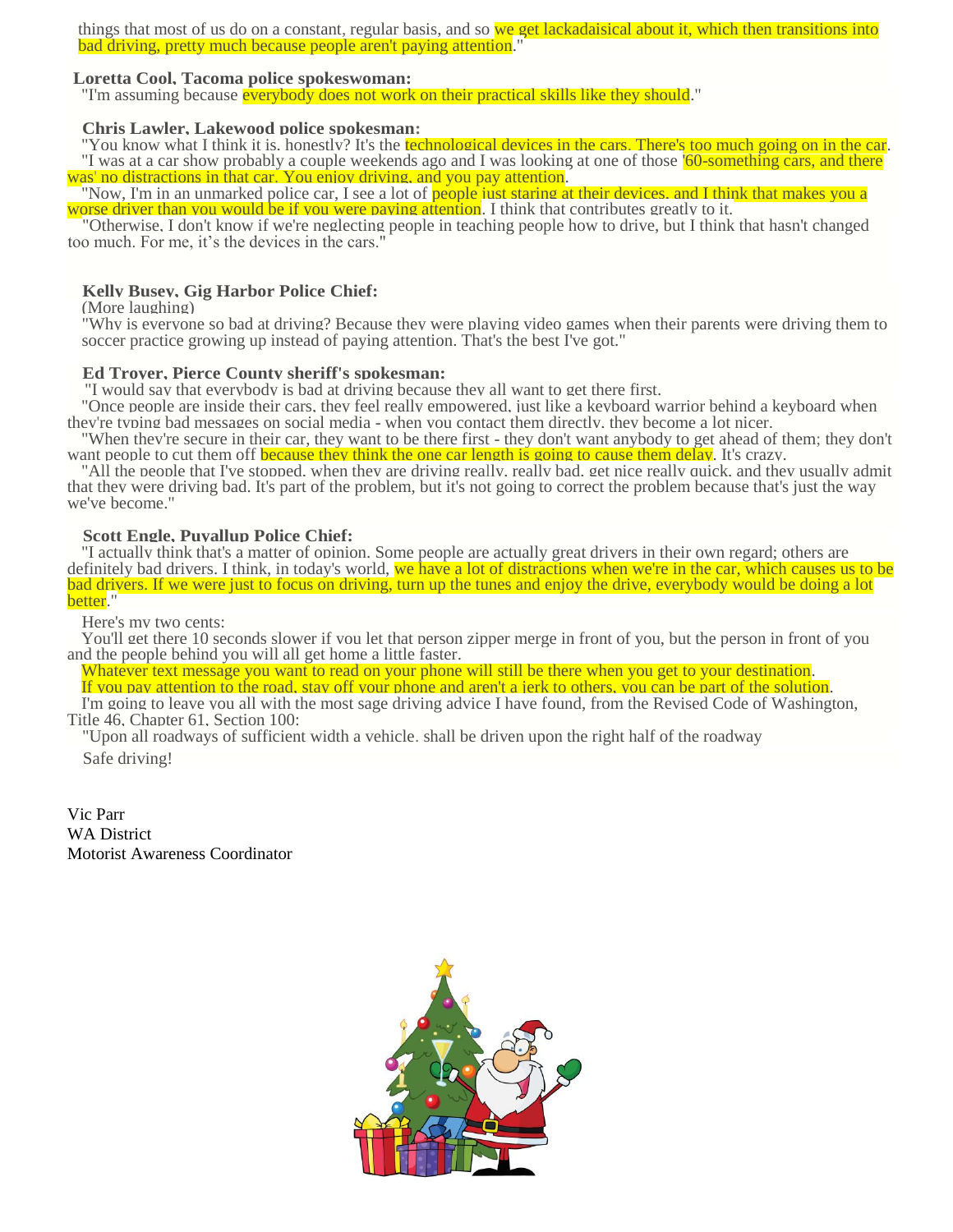### **The Ride Coordinator** by Harry Rossingol

#### **November brought the cold and the rain.**



However, we did manage to squeeze in a dry Chapter Ride on the  $10<sup>th</sup>$ . John,Jeff,Cindy and I met up at the Denny's in Auburn at 7:15 for a quick ride down to Chapter Q's clubhouse, Little Park(what's portion control?) Restaurant in Spanaway. John managed to win a prize even though he didn't buy any tickets. 'Q' gives out free 50/50 tickets for those who ride to the meeting! After the meeting Gary Andrews and Mike Briese joined us for a 'long way' ride back to the Maple Valley DQ. Along the way we passed thru Roy, Hart's Lake Road, Eatonville with a stop in Orting at mine and Claudia's soon to be new new digs. (As our street is not yet on any maps I thought it a

good idea that some of us stop there so we can manage future directions.) As usual, the Ice Cream at Dairy Queen was excellent!

On the 1<sup>st</sup> of December, weather permitting we will ride from McDonalds at the insection of SR 512 and Pacific Highway South at 10:00 for a ride to the Olympia Toy run, hope to see you there!!

**Harry** 



### **FROM THE CHAPTER TECHNICAL ADVISOR:**



First off, I would like to say a few words about Maxine.

No matter what she was going through, she always had a smile on her face and knitting needles in her hands. Talk about amazing. How could she make all of the hats, scarves and other things and not see what she' doing? I knew her for a very long time before I found out that she was blind. She either did a great job hiding it or I just never noticed. I was really surprised when I found out. I also found out that she had a secret weapon. Her name is Edith. I met her the day after Maxine passed away. I found out that Edith was very instrumental in making sure that

everything Maxine knitted was correct. Maxine would knit for ten minutes and then hand it off to Edith to make sure it was done correctly, fix it , if need be and then hand it back. Teamwork!

She will be missed and I wish Garry the very best in this newest chapter in his life.

I made it to two meetings in as many months! Wow! Look at me go.

At the last one, I sat down with John Doughty and ate before the meeting. As I reached into my back pocket I had realized that I had left my wallet at home. John paid for my dinner. I paid for breakfast the next morning for the both of us.

At the meeting I was surprised to be handed tickets for the fifty-fifty. Now, as I said I didn't have my wallet with me. Cindy Duffield bought me the tickets. How sweet! Although I think she gave me the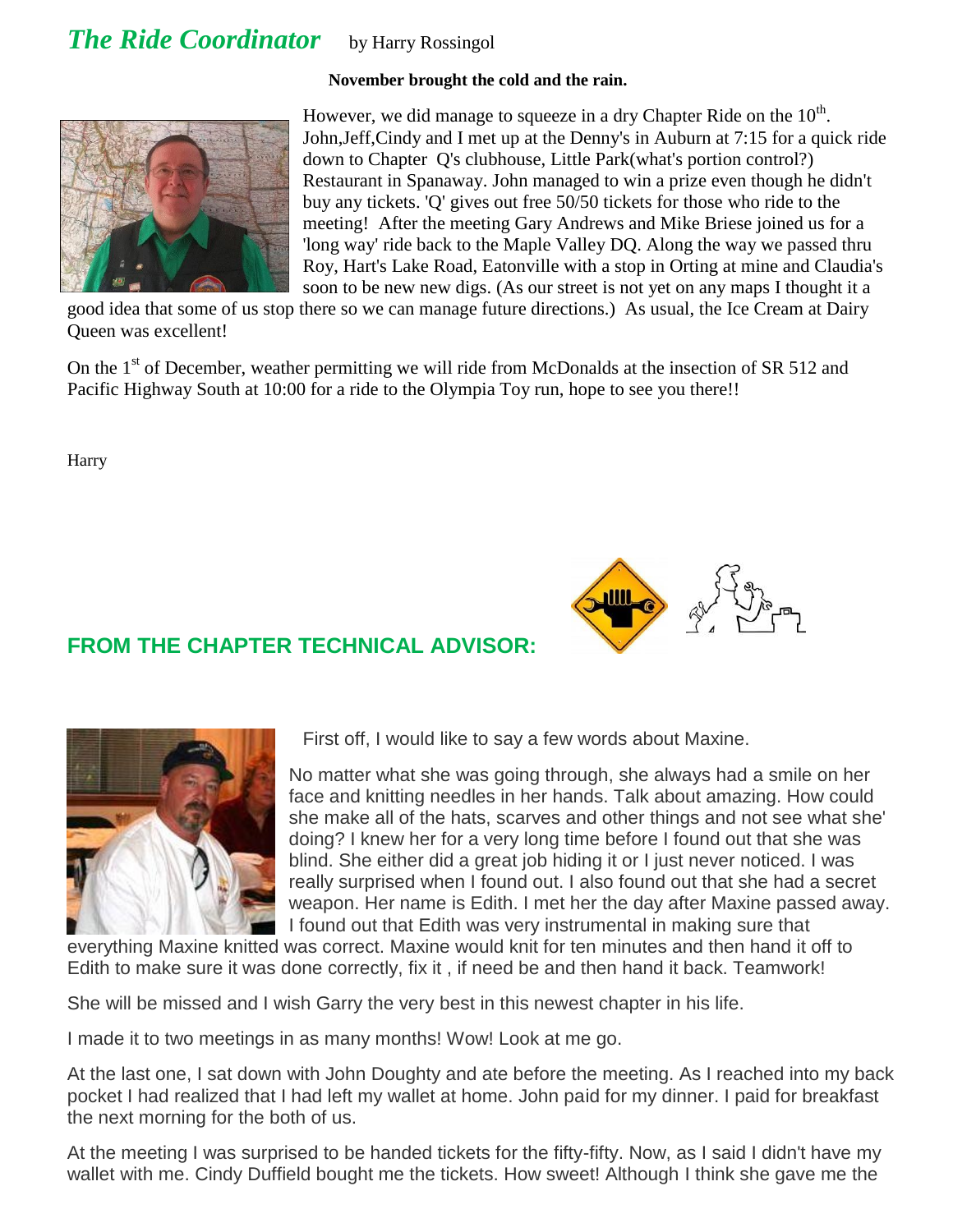wrong ones as she won the fifty-fifty. I could have used the \$54.00. Next time I'll take the ones in her other hand! LOL

As I write this I realize it's all about helping others. As a chapter, there is always someone ready and willing to help when it's needed. I think this proves it.

I think I will be going back to work on Tuesday the 27th of November. It's all up to the Doctor where I have to get a company physical. Whether or not I'm ready, I don't really know. I guess we'll see.

I'll see you all at the chapter Christmas party! Dennis

**Dennis** 

### **FROM THE CHAPTER NEWSLETTER EDITORS**





 The hidden number for November was Michael Smith and no one got back to the editor so he doesn't know if Michael received his wind fall. Remember if you want to win you must show up at our meetings and you should check the entire newsletter when you're looking for your membership number, it can be rather difficult. It might be spelled out or just printed out as a number or both ways or broken up in one or more articles. If you find your number its good for a \$10.00 dinner refund at the

current meeting, honored before 50/50 drawings.

Other activities: The editor wasn't present at the gathering. So nothing forwarded.

Your chapter editor

You all be careful out there. Ken/Marion

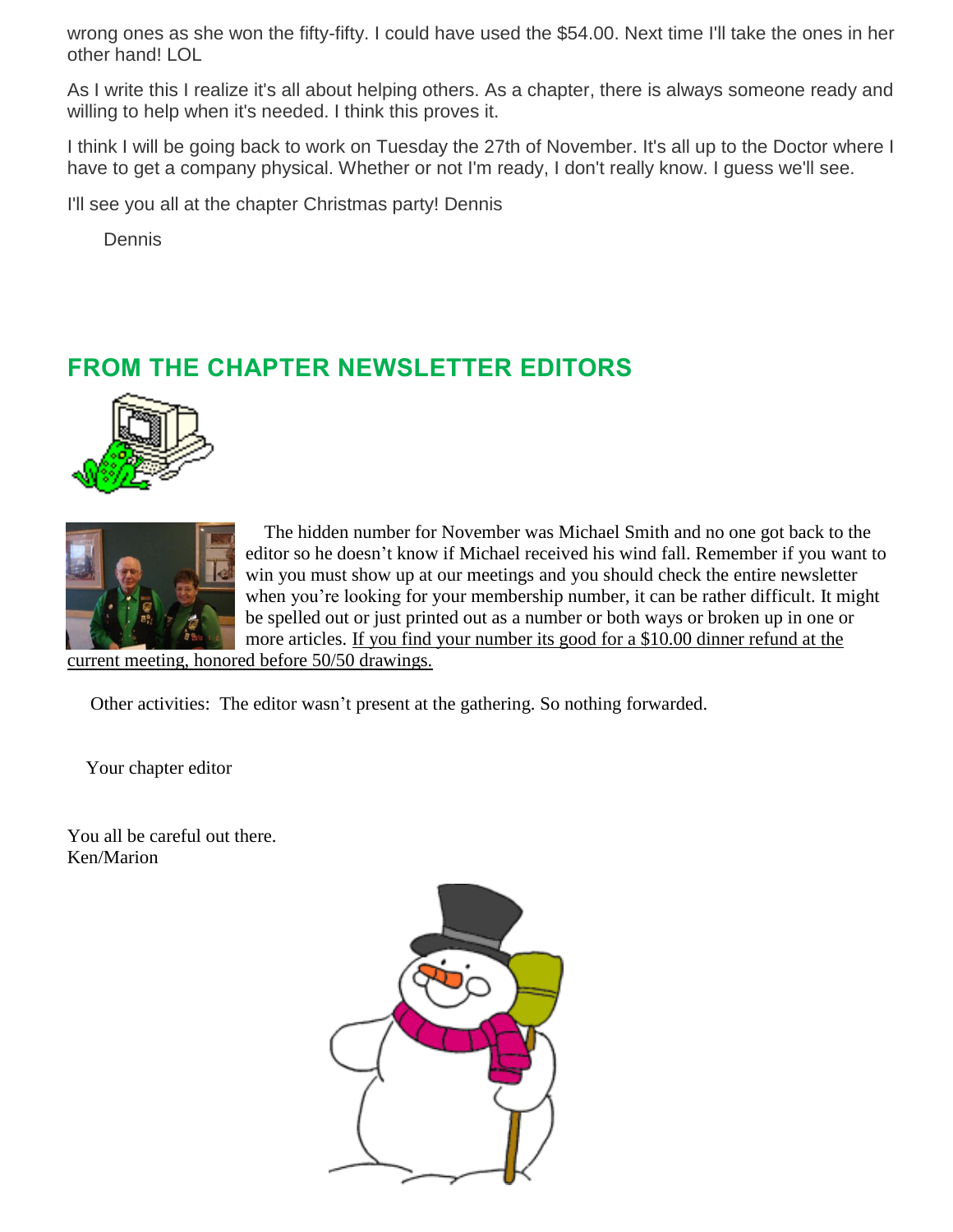

### **CHAPTER BIRTHDAYS CHAPTER ANNIVERSARYS**



Pearl McKinzie 11 Roy & Pearl McKinzie 27 Dennis Murphy 27 Sam & Diana Martin 27

### **Life As it Goes!**

The dinner I was cooking for my family was going to be a surprise but the fire trucks ruined it.

One day you're the best thing since sliced bread. The next, you're toast.

The reward for a job well done is more work

When I call a family meeting, I turn off the house wifi and wait for them all to come running.

December 2018

### **Looking for information about our chapter?**

Future/Pass Events, Photo's, Links to other Chapters go to chapter web page. [www.gwrra-wav.org](http://www.gwrra-wav.org/)

### **Monthly Calendar Events & Rides**